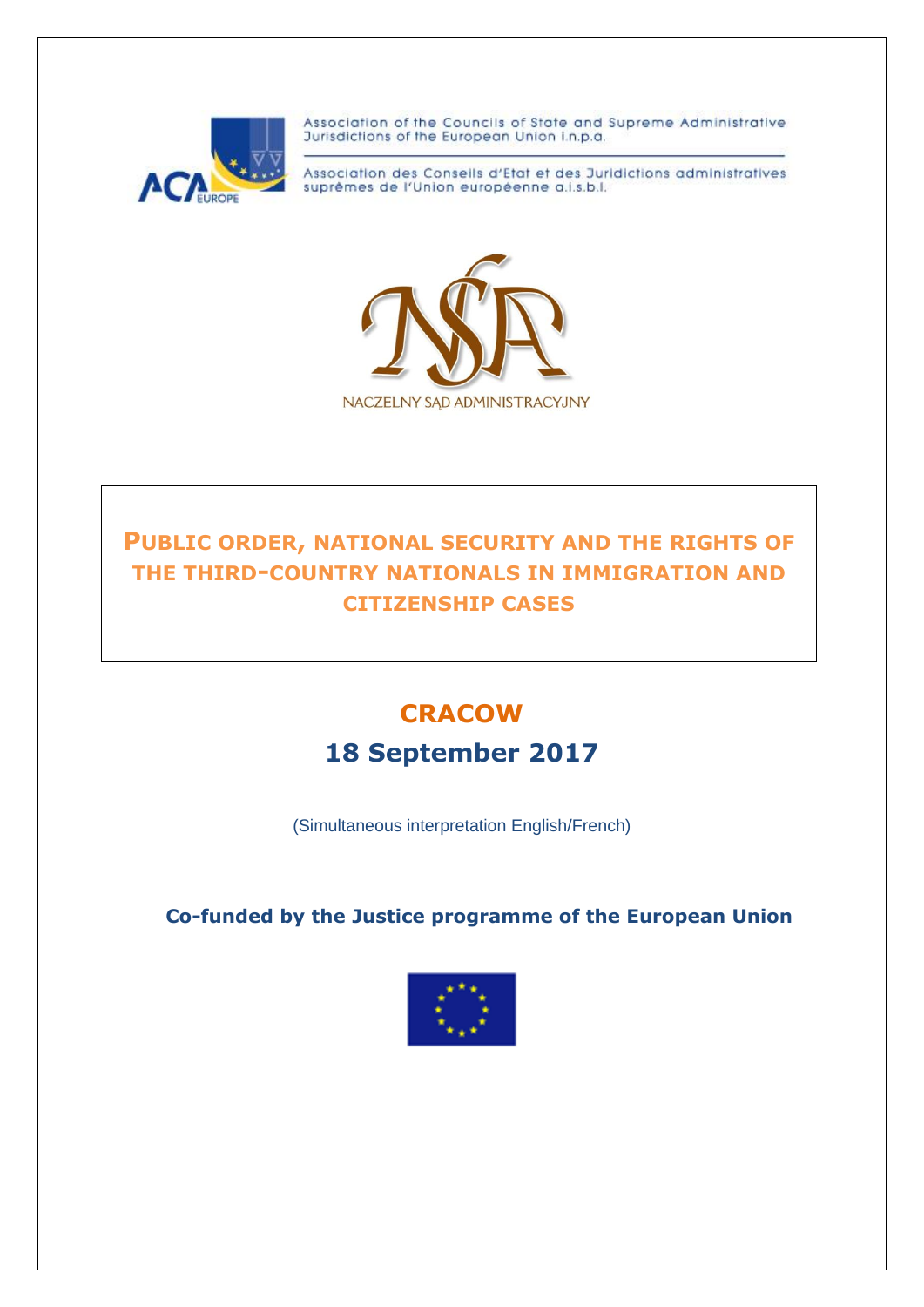# **Programme**

**2**

#### **09.00 a.m. Group photo of participants**

#### **09.10 a.m. Welcome and opening speech**

By Marek ZIRK-SADOWSKI, President of the Supreme Administrative Court of Poland and Piet Hein DONNER, Vice-President of the Council of State of the Netherlands and President of ACA-Europe

## **09.30 a.m.**

#### **First session:** *European and comparative perspective*

Chairman: Piet Hein DONNER, Vice-President of the Council of State of the Netherlands and President of ACA-Europe

#### Speakers:

- Maciej SZPUNAR, Advocate General, the Court of Justice of the European Union
- Jacek CHLEBNY, Vice-President, Supreme Administrative Court of Poland (General Reporter)

Exchange of views

#### **10.30 – 11.00 a.m.: BREAK**

#### **11.00 a.m. Second session:** *Institutional Capacity*

Chairman: Roger STEVENS, First President of the Council of State of Belgium

#### Speakers:

- Leonidas PARPARINOS, Justice, Supreme Court of Cyprus
- Carlos Luis MEDEIROS DE CARVALHO, Judge counsellor, Supreme Administrative Court of Portugal
- Stephan HAAG, Federal Judge, Federal Supreme Court of **Switzerland**

Exchange of views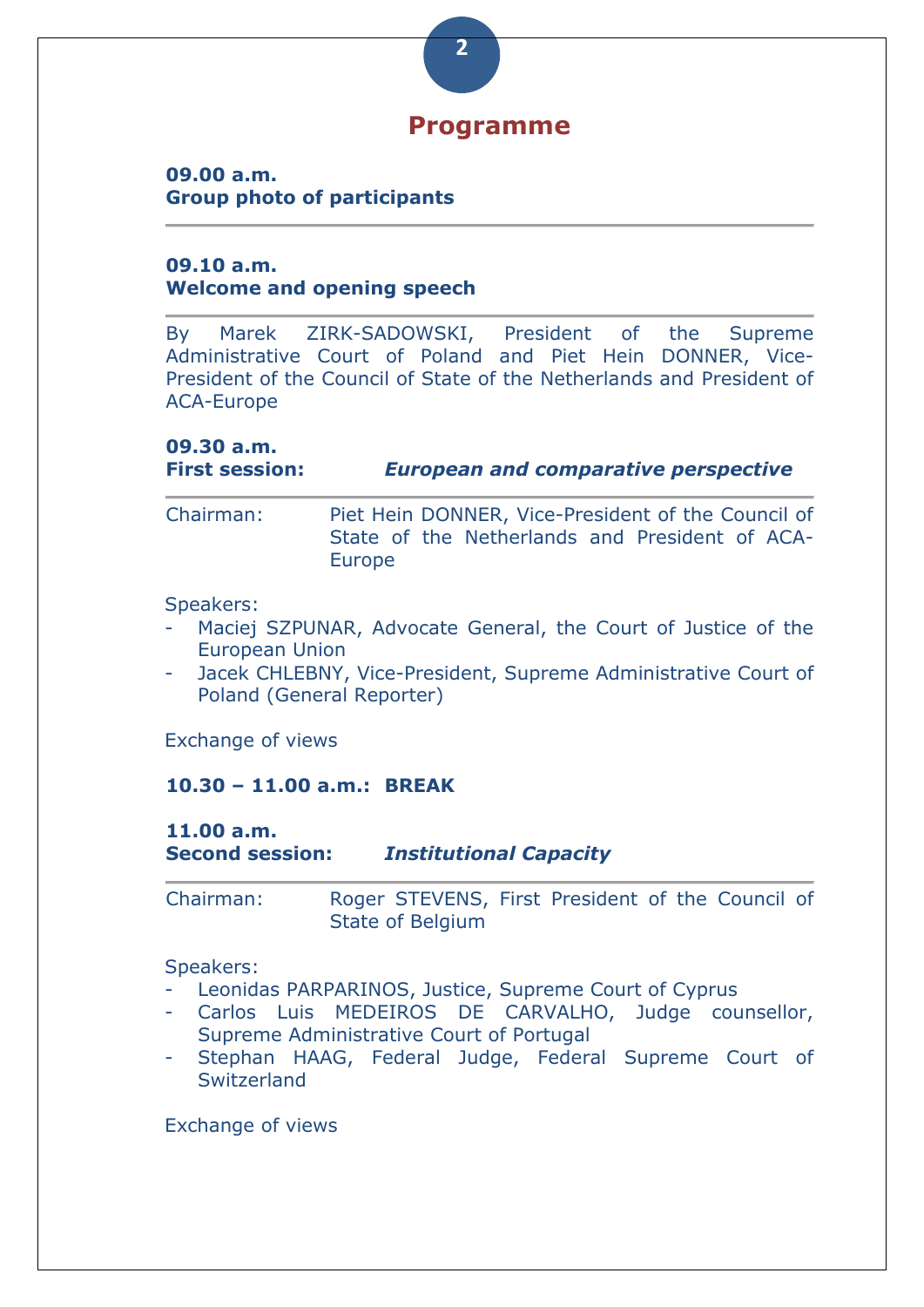#### **12.00 – 02.00 p.m.: LUNCH BREAK**

#### **02.00 p.m. Third session:** *Substantive Law Challenges*

Chairman: Péter DARÁK, President of the Curia of Hungary

Speakers:

- Henk G. LUBBERDINK, Councillor of State, Council of State of the **Netherlands**
- Silke WITTKOPP, Judge, Federal Administrative Court of Germany
- Frank CLARKE, Chief Justice of Ireland

Exchange of views

#### **03.00 – 03.30 p.m.: BREAK**

#### **03.30 p.m. Fourth session:** *Procedural Challenges*

| Chairman: |                                 | Klaus RENNERT, President of the Federal |  |  |  |
|-----------|---------------------------------|-----------------------------------------|--|--|--|
|           | Administrative Court of Germany |                                         |  |  |  |

Speakers:

- Geert DEBERSAQUES, President of Chamber, Council of State of **Belgium**
- Luc DEREPAS, Councillor of State, Council of State of France
- José Luis REQUERO IBÁÑEZ, Magistrate, Supreme Court of Spain

Exchange of views

#### **04.30 p.m. Closing remarks**

By Marek ZIRK-SADOWSKI, President of the Supreme Administrative Court of Poland

**05.00 p.m. End of seminar**  **3**